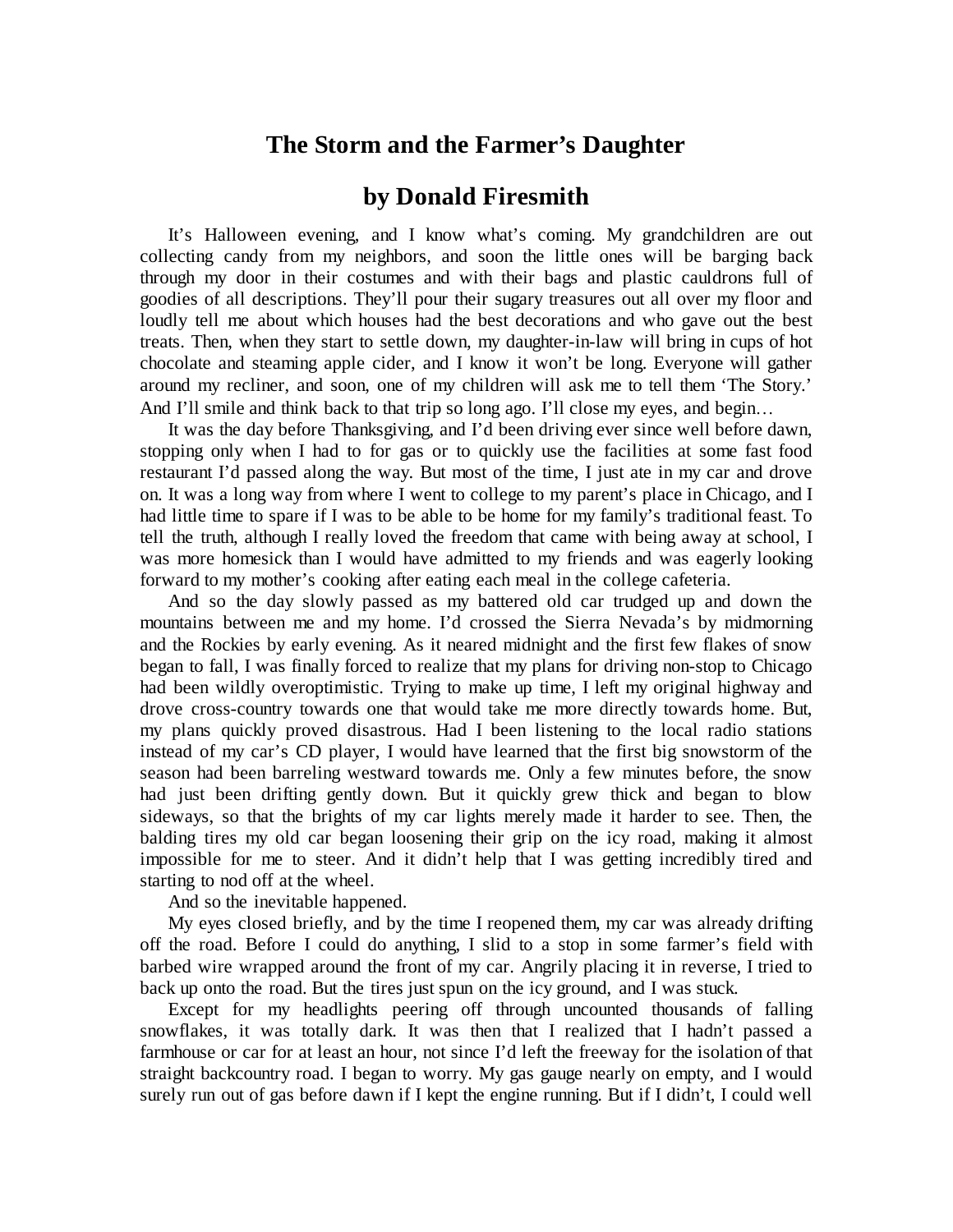freeze to death. Because I knew that I'd have everything I needed once I reached home, I hardly brought anything with me. Certainly, I didn't have any blankets or winter clothes to wrap up in.

So I didn't have much hope when I turned off the car lights to see if there were any signs of a nearby farmhouse or the lights of some small town reflecting off the low clouds streaming overhead. But all I saw was darkness and all I heard was the soft sounds of snow blowing against the windshield. I had no choice but to leave the engine running, the heater on, and to wait out the night. I wrapped my thin jacked tightly around me, leaned back, and eventually drifted like the snow into a deep black sleep.

Then, something woke me up. At first, I wasn't sure what it was. Then the silence and the cold made it clear. The engine had stopped running. I tried starting it again, but the engine just turned over without catching. I turned on the dash lights, and saw that the gas gauge on empty. I turned off the lights and sat in the darkness, disgusted at myself for not stopping sooner to refill the tank. Then, something, I don't know what, seemed to call to me, prompting me to look once more out into the darkness and the falling snow.

Far off, at the edge of sight, I seemed to see a pale cold light that flickered briefly, half hidden behind the falling snow. It disappeared. Desperately, I used the sleeve of my jacket to rub my side of the window free from the frost that was freezing onto it. And then, I saw it again, brighter this time as if the curtain of snow had briefly parted in the freezing air between us.

Desperate times require desperate measures. Though I had heard many times that it was safer to stay in your car when stuck in the snow, I also knew that no one knew where I was and that the road I was on was little traveled. I decided to abandon my car and place my fate in that flickering light in the night.

I opened his car door and the cold air nearly drove me back inside. Then, steeling my courage, I ignored the icy bite of the tiny flakes on my bare skin and headed out into the darkness.

After a hundred yards or so, I could see the source of the light. It was a large old farmhouse, set well back from the road between two huge oak trees, the only trees I'd seen for miles in that flat Kansas countryside. The light was a large candle burning in a downstairs window. Were it not for the lack of all other sources of light and my eyes being totally adjusted to the darkness, I never would have seen it. I walked as fast as I could, with the cold cutting through my coat and biting into my bones.

Finally, I was standing in front of the huge old house. I trudged up the steps onto its covered porch, stomped my feet to remove some of the snow that had caked onto my socks, opened the screen, and knocked on the door.

Nothing happened.

I pounded again, as hard as my freezing hands would let me, but again the only answer was the loud booming of my knocking reverberating through the darkened house.

Then I saw a flickering light approach through the stained glass window in the door and it opened.

A beautiful, young girl, nearly my own age, stood in the darkened doorway. She held an oil lamp in one hand and used the other to wrap her thin robe more closely around her slender body. But instead of looking at me, she gazing instead out over my shoulder, staring into the night as if she had been anxiously waiting for someone else. Then with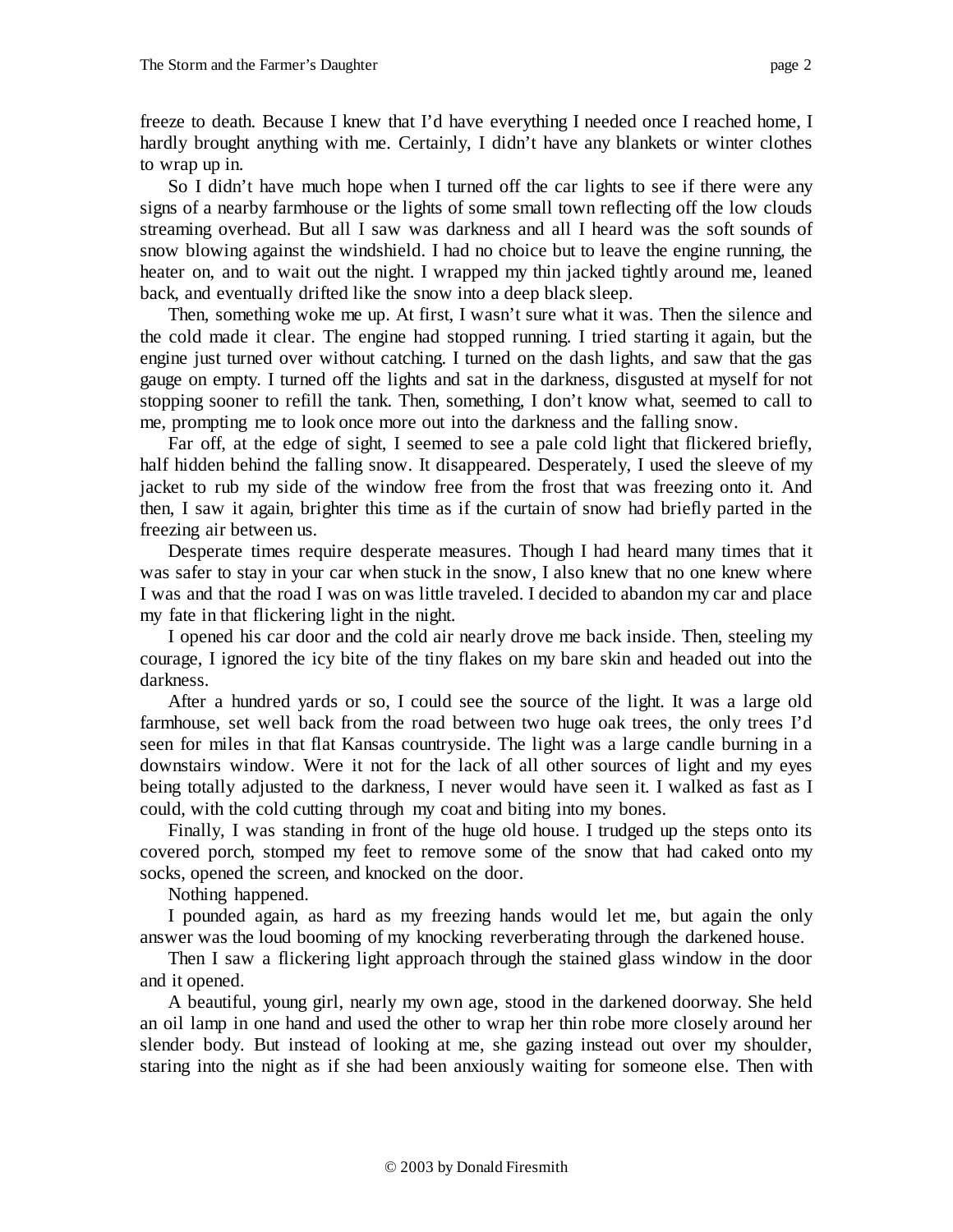her hopes dashed, she hung her head with disappointment, and gestured for me to follow her inside.

I was shivering so from the cold that I barely managed to say "Thank you" as I joined her in the darkened entryway of the empty house. Then I noticed that I could see my breath in the pale light of her lamp. The house seemed little warmer than outside, though I was happy to be out of the wind and snow.

The girl then turned and stared into my face as if truly noticing me for the first time. With a look of concern, she had me follow her into the parlor. There, she sat me down in a big leather chair, wrapped a large knitted comforter around my shivering shoulders, and bent down to add some wood to the remaining coals that glowed amid the ashes in the fireplace. Then, without a word, she walked silently out of the room before I could introduce myself or tell her what had happened. As the wood caught fire and the flames began to light the dark recesses of the room, I could hear her moving about in the kitchen and the sound of a pan being placed upon the stove.

The fire began to give off the most wonderful warmth as it crackled and hissed as I leaned forward to rub my icy fingers in front of the flames.

A few minutes later, she returned, carrying a large mug full of hot apple cider that she carefully placed into my still frigid fingers. I took a sip of the steaming cider, smiled, and then drank all of it.

I thanked her again, gratefully smiling up at her. Then I told her that I had been on my way home from school, and that I must have dozed off while driving. I explained that I'd run my car into the field, just down the road, and that now it was stuck in the snow. I asked to use her phone so I could call my parents and let them know I was all right but that I wouldn't be home tonight as I'd planned.

She nodded and led into the hallway, where she pointed to an old antic phone that was mounted on the wall. I lifted up the receiver and was about to dial when I realized that there was no dial tone.

I told her that the phone was out and asked her if she had a cell phone I could use. But she just looked at me with a funny expression on her face and shook her head.

Realizing that I hadn't introduced myself, I told her my name and asked her for her's.

She told me that her name was Crystal, and that her parents were away visiting Crystal's sick grandmother in Topeka and weren't due back until the next afternoon for the family Thanksgiving dinner.

After an awkward pause, Crystal led me back to the parlor and we sat down in front of the fireplace. Almost instantly, I was nodding off and I must of fallen asleep because the next thing I remember, I felt her hand on my shoulder gently waking me. She led me upstairs to a spare bedroom, and I was asleep in seconds.

The next day, I was wakened by the sound of her calling my name. Brilliant sunlight was streaming in through the window, and on getting up, I could see that the surrounding fields were covered in a beautiful bright blanket of fresh snow and that the road was blocked by drifts, some of which were a couple of feet high. It was clear that I was going nowhere until the snow melted. As I stepped out into the hallway, the wonderful smell of frying eggs and ham drifted up from the kitchen. I walked in just as she was getting ready to dish up our breakfasts.

Over breakfast, Crystal told me about growing up on the farm, graduating from the local high school, and how totally quiet the house had been since her parents had left the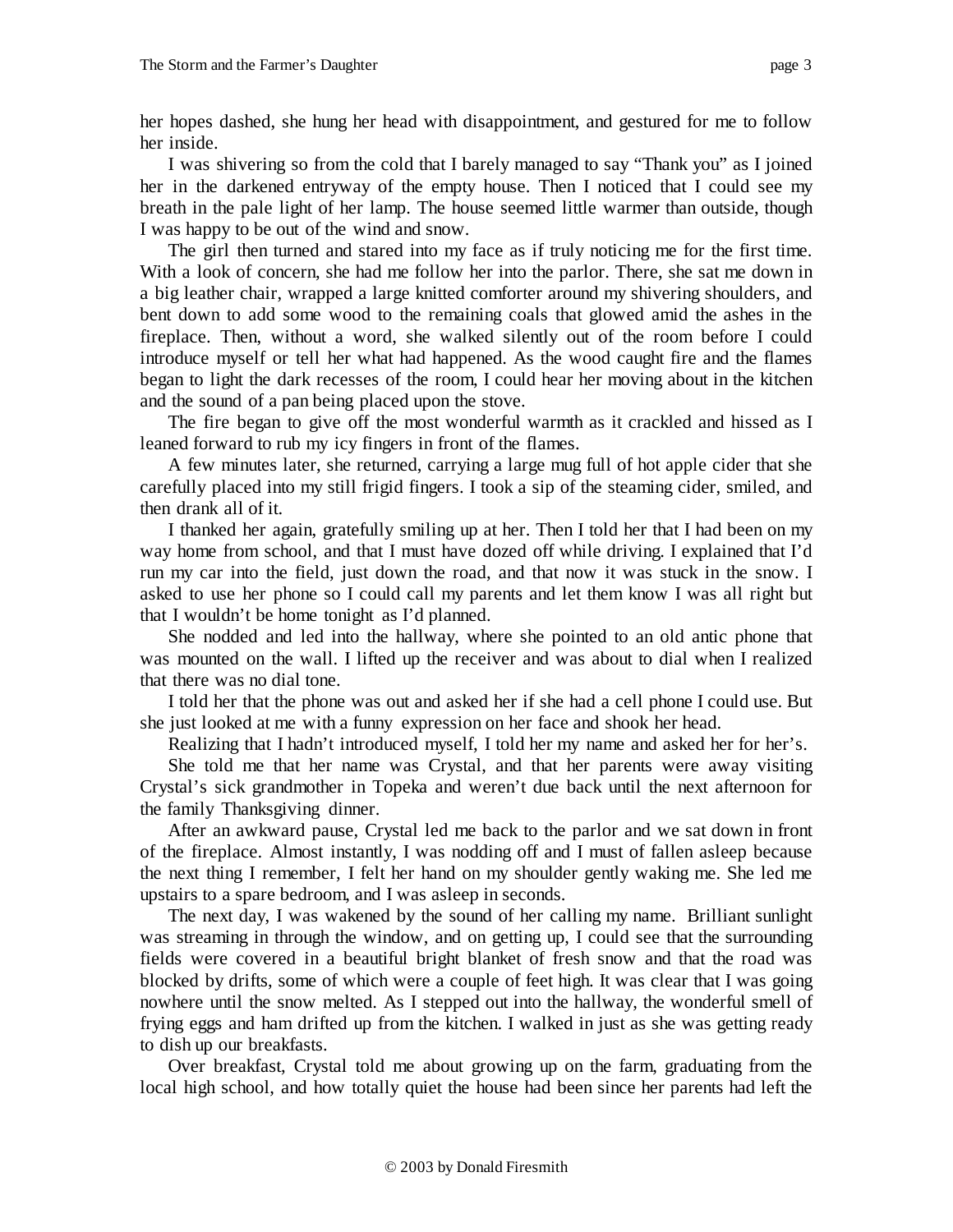previous week. She asked me about what my college was like and about the classes I was taking. And I also told her of my childhood and my family, and even my ambitions and dreams once I had my degree.

It was a perfect meal. I'd never felt so comfortable with anyone in my life. Crystal listened intently to everything I said as if hungry for the mere sound of my voice, as if she hadn't talked to anyone for ages. And I found her rapt attention amazingly attractive and her intent gaze seductive. And she was beautiful, very beautiful with long straight black hair and the pale skin of someone who never spent time outside under the sun.

After such a great breakfast, I helped Crystal clear the table and wash the dishes. Somehow, doing them by hand wasn't really work when I had her by my side. The rest of the morning, we passed playing games: dominos, checkers, cards, and even chess. I hardly cared when I discovered that the electricity was out and there was no television.

Later, after a similarly wonderful lunch, Crystal started getting food out and asked me to help her fix the Thanksgiving dinner. She started a big turkey in the gas oven, and soon I was busy peeling potatoes, opening jars of home-canned vegetables, and learning how to bake bread and pies from scratch.

We worked and talked all afternoon. Time just seemed to fly, and soon we were making salads and setting the table. The turkey and home-baked bread smelled wonderful, the mashed potatoes and bowls of green beans and corn were ready, and all we needed was for her parents to arrive. Every so often, Crystal and I would go to the windows and look out at the road, but we never saw anything, not even the tracks of any cars that might have passed while we had been busy fixing dinner. It began to look like the snow drifts, even though they weren't very big, were still blocking the road.

And so we waited and waited as it grew dark and evening came. And still we waited as the candles on the table slowly burned down in their holders. The mashed potatoes had long been cold, the bread was getting hard, and the turkey was drying out, and still we waited. Crystal became more and more nervous and upset as her parents still did not come. Eventually, when it became clear that they wouldn't make it until the next day, I suggested that we sat down and celebrate Thanksgiving together. I'm sure it would have been better had we started eating when the meal was warm from the stove, but I don't think it really mattered. It was still a wonderful, old-fashioned dinner, and we ate it together. I was happy to just talk with her, and once she had resigned herself to waiting another day, it wasn't long before she was smiling again.

After we'd stuffed ourselves, we got up, leaving the table and dirty dishes for the morning. We returned to the parlor, I built another fire, and she played the piano for me. They were quaint old songs that I remember my grandmother listening to on her old wind-up Victrola. Somehow, they just seemed to fit the old farmhouse and the traditional meal we'd just finished. Then, she went back into the kitchen, brought out a couple of slices of apple pie, and we sat down on the couch and watched the flames from the fire flicker and fly up the chimney. It was truly magical, and I wanted nothing more than for the evening to never end.

But eventually it did. As it neared midnight, Crystal said she was sleepy and we stood up and headed for the stairs. She saw me to my room, gave me a warm kiss goodnight, and then headed down the hall to her room. I sat down on the bed and realized that I was in love with her. I went to sleep wondering how we could spend more time together and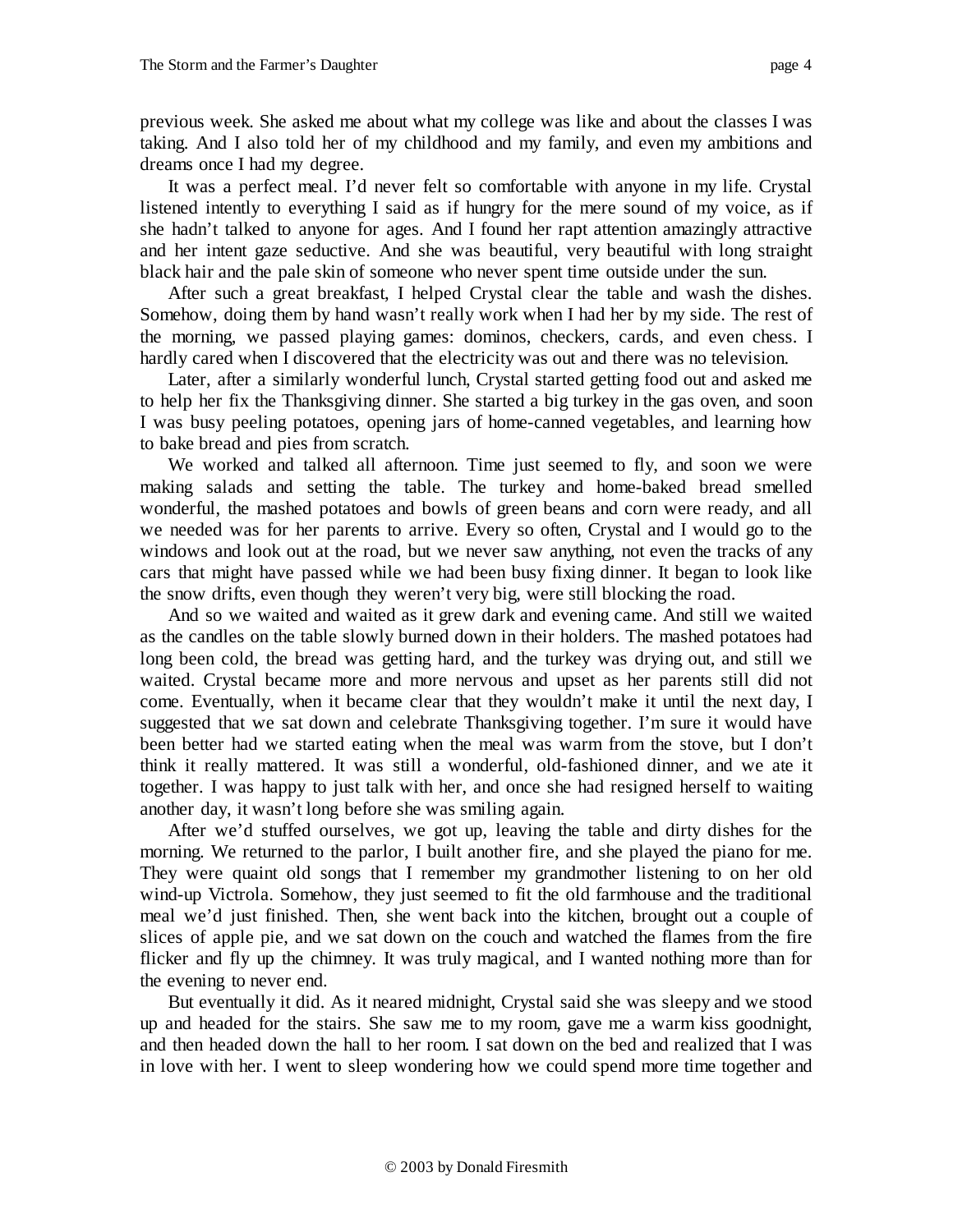with my family in Chicago. I don't know why, but the next day, I slept in 'til midmorning. On finally waking up, I rose and looked at my reflection in the big mirror on the dresser. I was smiling ear to ear as my memories of the day before came back to me. I even began to whistle as I glanced out the window of my room to a clear blue sky and brilliant sunshine shining down on the farmer's fields. The weather had warmed up, and the snow was rapidly melting so that there were bare spots on the road. It looked like I'd be able to get my car out of the field if I could just borrow some gas.

I went downstairs, but Crystal wasn't in the kitchen fixing breakfast as she had been the day before. I called out her name, thinking that she was just in some other part of the house, but all I heard was silence. I quickly checked the other rooms of the house but didn't find her. Beginning to worry that something bad might have happened, I even went up into the attic and checked down into the basement. But still no Crystal.

Then thinking that I'd find her outside, I went out and looked in the barn and shed, but all I found was a can of gasoline. I carried it out to my car and poured it into the empty gas tank. Then, getting in, I turned the key and the engine started right up. Although the wheels spun a little in the wet ground, on the third try, I managed to back my car out onto the road and drive back to the house. I opened the door and called her. Again, there was no answer.

I was about to look for her again, but then I remembered that I hadn't called my parents the previous night. I checked the phone, but it was still out. Thinking that she just must have gone for a walk in the fields, I wrote Crystal a note saying that I'd be back as soon as I had driven into town to call my folks.

About ten miles down the road, I came to a small Kansas farm town dominated by a couple of grain elevators. The road became Main Street with a few stores, a church, and a single gas station. I parked in front of the town's lone diner and went in.

In spite of the huge Thanksgiving dinner I had the previous day, I suddenly realized that I was ravenous, as if I hadn't eaten for days. I wolfed down a large stack of pancakes and then headed to the payphone in the back next to a counter at which an old man in his sixties sat in faded overalls, nursing his cup of coffee.

I called home, and my mom answered immediately. She said she'd been worried when she heard on TV about the storm that had passed through. She had been especially worried when I hadn't called in from some motel along the way. I reassured her, telling her where I was, that I was fine, and that I would be start drive home again later that afternoon. She asked me why I wasn't heading home right then, given that I had already lost a day because of the storm, and so I told her about getting stuck, finding Crystal's farm, and staying two nights there with her. From what she said and how she said it, I could tell she was both grateful that I'd found a place to stay but also concerned about me staying in some strange woman's home. So I tried to reassure her by describing Crystal, what we had done on Thanksgiving, and the farm she lived on. I explained that's why I wouldn't be heading right back; I wanted to thank her and say goodbye properly. I didn't tell her that I also wanted to set of a way for me and Crystal to keep in touch and hopefully spend part of Christmas break with her. Then I told my mom goodbye and turned to go.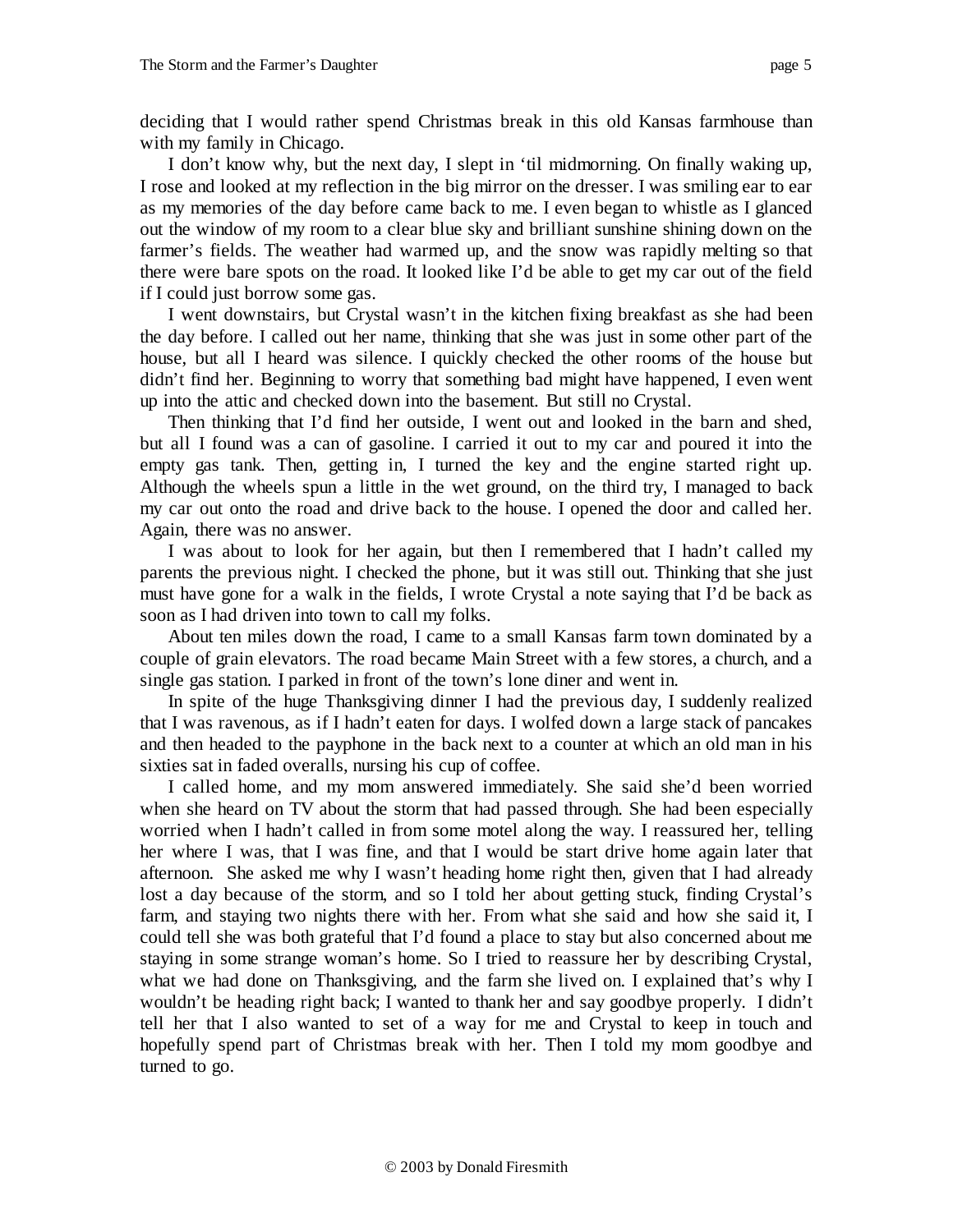The old man was staring at me with the weirdest expression. It was as if he couldn't tell whether he'd seen a ghost or if I was somehow completely crazy. I was about to walk past him when he grabbed my arm with unexpected strength and demanded to know where I'd spent the night. I told him that it was none of his business, but if he had to know, I'd stayed at a big old farmhouse between two giant oak trees about ten miles down the road. Then, becoming deathly white, he demanded to know who lived there. I had barely said Crystal's name when he jumped up, and ran out of the restaurant so fast that he practically knocked down the diner's only waitress.

I stared at him through the diner's front window as he roared out of his parking place and then turned to the waitress who now stood behind the counter. I asked her what was with the old man. She told me not to mind him. She said that he'd never been quite right for the last thirty years, not since he and his wife had come back from a trip the day after Thanksgiving only to find out that his house had burned down the previous night. He'd lost his daughter in the fire and lost his wife just a few years later. Since then, he'd been kind of lost and harmless crazy old coot.

It was a sad story, but I didn't really give it much thought. I was eager to get back to Crystal and spend a few more hours with her before I had to continue on towards home. After stopping briefly to fill up the gas tank, I drove back through the small town and headed west towards the farmhouse and the girl who'd suddenly become such an important part of my life. Although I'd only been gone for about an hour, I already missed her and was angry with myself for not looking harder for her before I left. I was also upset that I hadn't had a chance to say goodbye and hoped that she'd seen my note and understood why I'd driven into town without finding her first. I didn't want her to think that I'd left without even a goodbye. Maybe it was just that I'd been unnerved by the crazy old man. I drove the memory of him from my mind and thought only of her beauty and tenderness and our first kiss the night before.

It wasn't long before I saw the farm's two tall trees on the horizon. But even from that distance, something seemed strange. When I drew closer, I understood. I'd just been mistaken because no old farmhouse stood between them. I thought it strange that I hadn't remembered passing them on my way into town, but I was probably just in a hurry to get there, call home, tank up, and return.

Getting closer, I saw that an old car parked along the side of the road. I was slowing down to pass it when I noticed the broken chimney and ancient ruins of a fire on the foundation where an old farmhouse once stood. Glancing over at the car, I saw the old man from the diner sitting slumped behind the wheel. No wonder, I thought, given the similar trees and the burned down farmhouse. No wonder the old man had been confused when he'd overheard me describing the place to my parents over the phone. The resemblance was striking. Yet, surely most old farmhouses had big trees in their yards. I'd just have to drive farther down the road until I found the right one where Crystal was surely waiting for me.

And then I saw the hole in the barbwire fence and the fresh ruts that my tires had left in the snowy ground. My blood froze as my car skid to a stop.

With a deepening sense of dread, I got out of my car and looked down at the footprints my shoes had left in the snow that morning. I staggered back to where the old man sat in his car. He opened his door, stepped out, and stood sadly waiting for me.